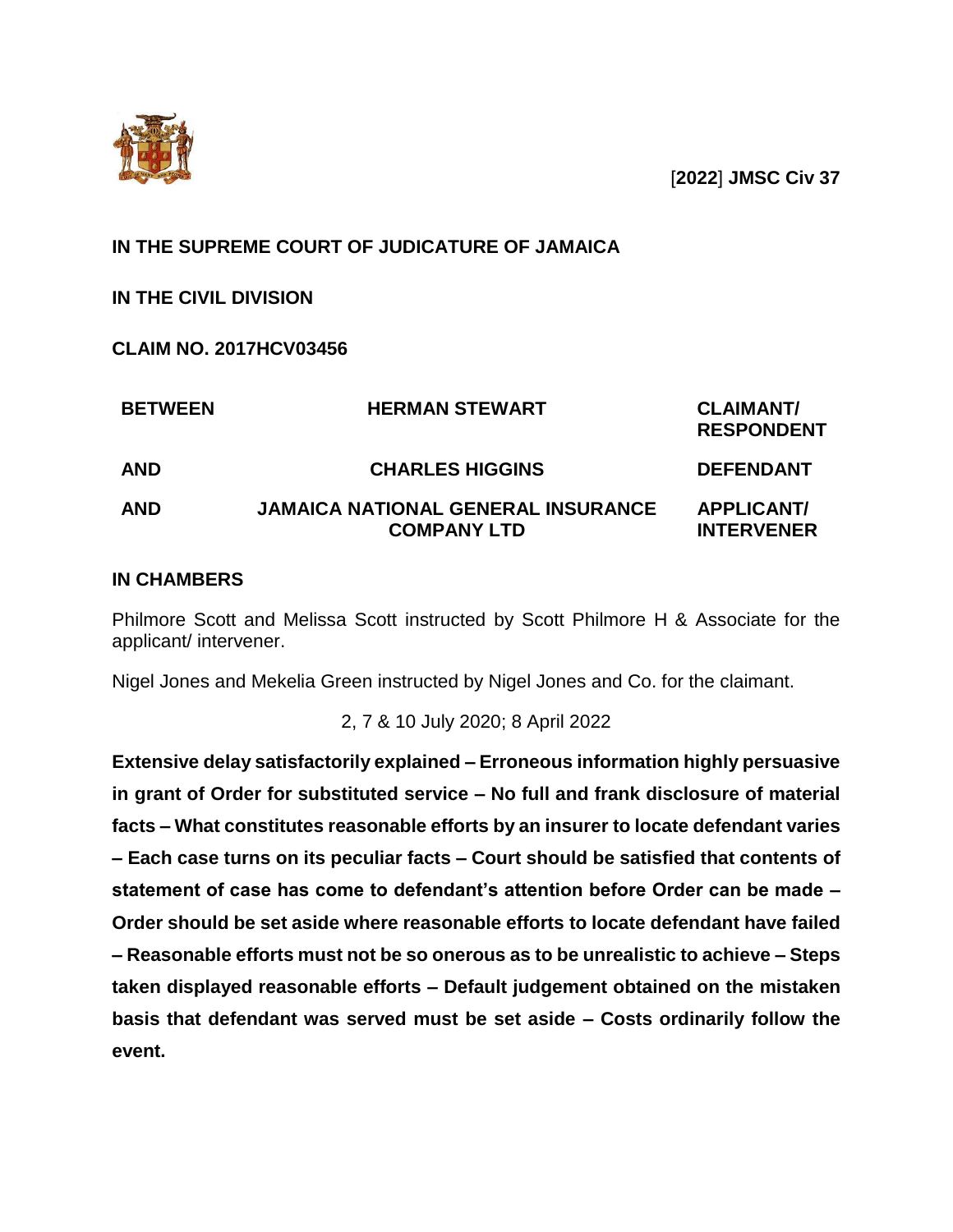#### **D. FRASER, J**

### **Ruling**

#### **The Application**

- **[1]** By Notice of Application for Court Orders (hereinafter 'NOACO') dated 14<sup>th</sup> May 2019 and filed 16<sup>th</sup> May 2019 the Applicant Jamaica National General Insurance Company Limited (hereinafter referred to as JNGI) seeks the following orders, that:
	- 1. Permission be granted for the Applicant to be heard in the claim joined as the 3rd Party Intervener.
	- 2. There be an extension of time to  $16<sup>th</sup>$  May 2019 for the making of this application and that this NOACO and Affidavits in Support be allowed to stand as if filed and served within time.
	- 3. The Acknowledgment of Service form filed on the 25<sup>th</sup> July, 2018 which specifically stated that the Defendant was not located and notified of this claim herein be allowed to stand as if filed and served within time.
	- 4. The Order of Master Ms. Andrea Thomas (Ag.) (as she then was) for Substituted Service made herein on the  $15<sup>th</sup>$  day of March 2018 to effect substituted service of the Claim Form and Particulars of Claim on JNGI in lieu of personal service on the Defendant, be set aside.
	- 5. The Interlocutory Judgment in Default of Acknowledgment of Service, entered herein, and served on the 25th day of April 2019 and all other proceedings flowing from the substituted service of the initiation documents be set aside.
	- 6. The cost of this Application be awarded against the Claimant.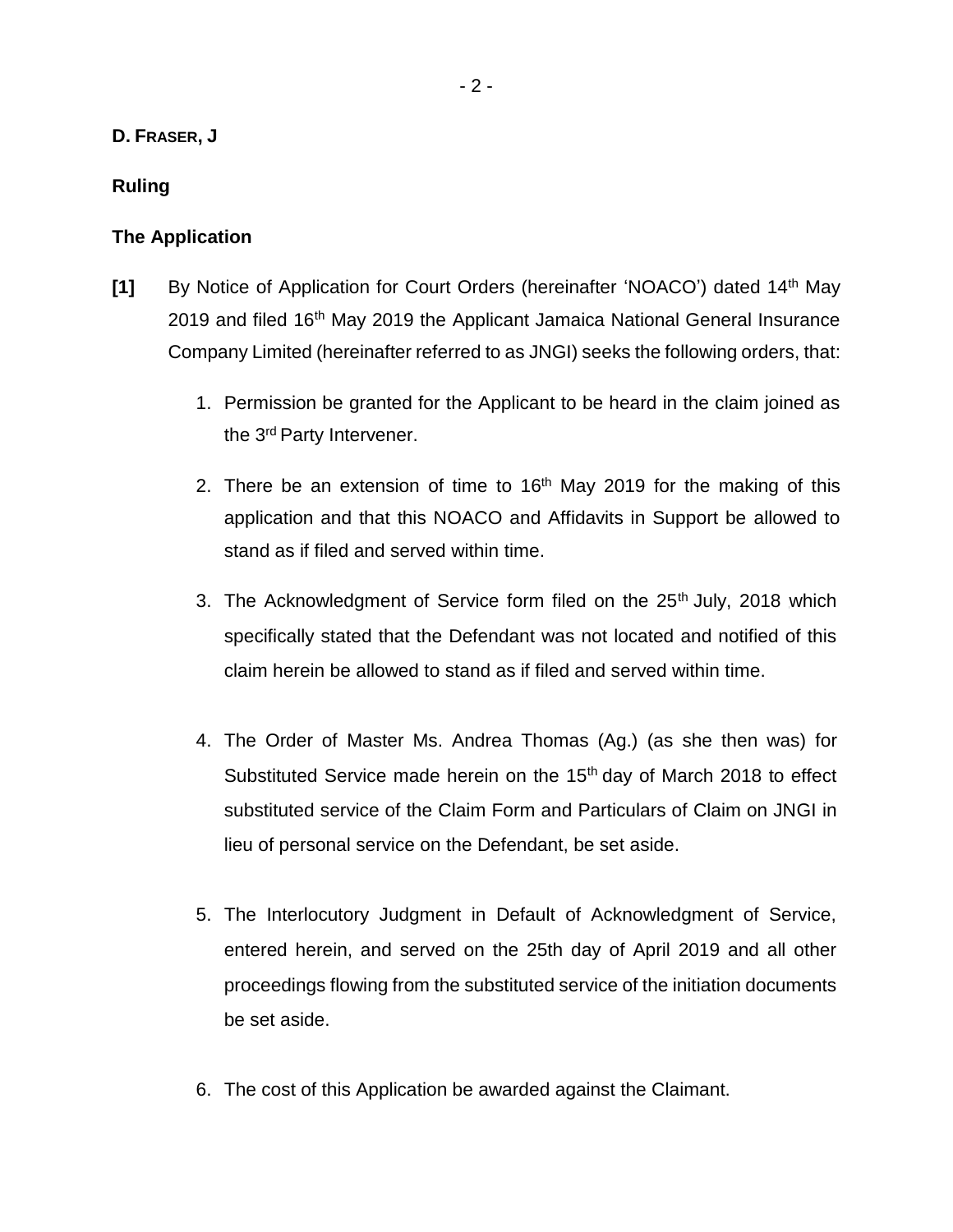- **[2]** The application is supported by the affidavits of Felicia Gordon Attorney-at-Law, Claims supervisor (legal) in the Claims Department at JNGI and Brenda Singleton, private investigator both filed on 16<sup>th</sup> May 2019.
- **[3]** The application is opposed by the Claimant who relied on three affidavits of Kay Knight Legal Assistant in the firm of Nigel Jones & Co., filed 3<sup>rd</sup> November 2017, 9<sup>th</sup> March 2018 and 13<sup>th</sup> March 2018, that were adduced in support of the application for substituted service which was granted on 15<sup>th</sup> March 2018.
- [4] On the 10<sup>th</sup> July 2020, a detailed oral judgment was delivered and the following order made:
	- i) Permission granted for the Applicant to be heard in the claim and joined as the 3<sup>rd</sup> Party Intervener.
	- ii) Extension of time to May 16, 2019 for the making of this application and that this Notice of Application for Court Orders and Affidavits in Support are allowed to stand as if filed and served within time.
	- iii) The Acknowledgement of Service form filed on the  $25<sup>th</sup>$  July 2018 which specifically stated that the Defendant was not located and notified of this claim herein is allowed to stand as if filed and served within time.
	- iv) The Order of Master Ms Andrea Thomas (Ag) for Substituted Service made herein on the 15<sup>th</sup> day of March 2018 to effect substituted service of the Claim Form and Particulars of Claim on JN General Insurance Company Limited in lieu of personal service on the Defendant is set aside.
	- v) The Interlocutory Judgment in Default of Acknowledgment of Service, entered herein and served on the  $25<sup>th</sup>$  day of April 2019 and all other proceedings flowing from the substituted service of the initiating documents are set aside.
	- vi) Costs of this Application to the Applicant.
	- vii) Leave to appeal refused.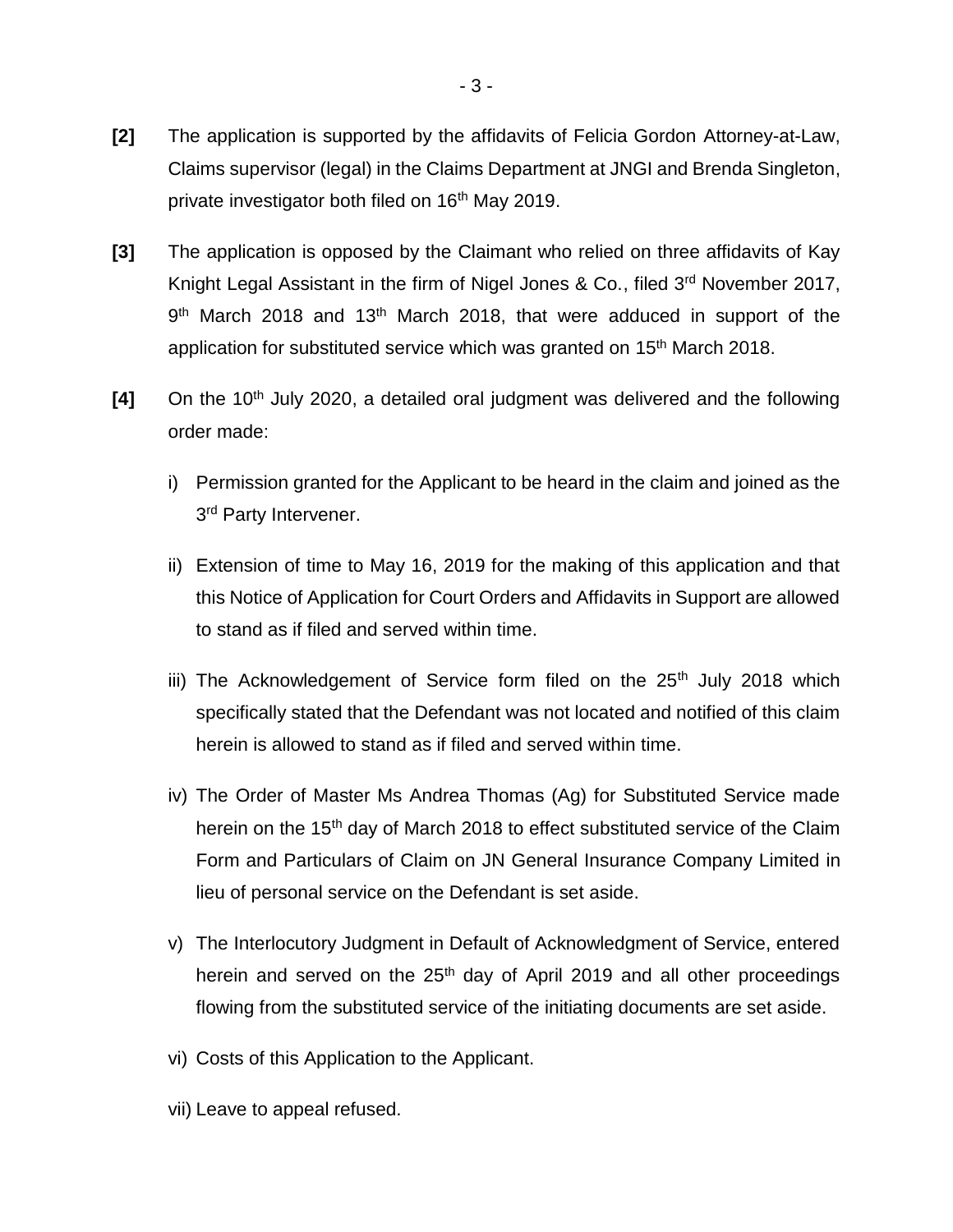**[5]** At the time the oral judgment was delivered, it was indicated that, after editing was completed, the written reasons would be made available in short order. Through an unfortunate oversight, that promise was not fulfilled. With sincere apologies, it now belatedly is.

## **The Background**

**[6]** The Claimant was allegedly involved in an accident on 27<sup>th</sup> December 2012 along East Street in the vicinity of the Ministry of Labour in the parish of Kingston. The accident involved two motor vehicles and a pedal cyclist, who is the Claimant. The vehicles are motor truck registered PF 6640 owned and driven by Charles Higgins, the named defendant and the second vehicle a Nissan Sunny motor car registered PD 2725 owned by Eric Young and driven by Prince Dormer.

## **Chronology of Events**

**[7]** In so far as the present application is concerned the following chronology of events provides a useful time line:

| <b>DATE</b>      | <b>EVENTS</b>                                                                                                                         |
|------------------|---------------------------------------------------------------------------------------------------------------------------------------|
| January 1, 2014  | Defendant Charles Higgins cancelled insurance policy with<br><b>JNGI</b>                                                              |
| December 4, 2014 | Claim No. 2014 HCV 05931 filed in the Supreme Court                                                                                   |
| June 8, 2016     | Application for alternate service on JN General Insurance Co<br>Limited refused by Master Mrs. S Jackson Haisley (as she then<br>was) |
| October 31, 2017 | Claim No. 2017 HCV 03456 filed in Supreme Court                                                                                       |
| March 15, 2018   | Order for Alternative service granted by Master Miss Andrea<br>Thomas (Ag.) (as she then was)                                         |
| June 18, 2018    | Formal Order served on JNGI                                                                                                           |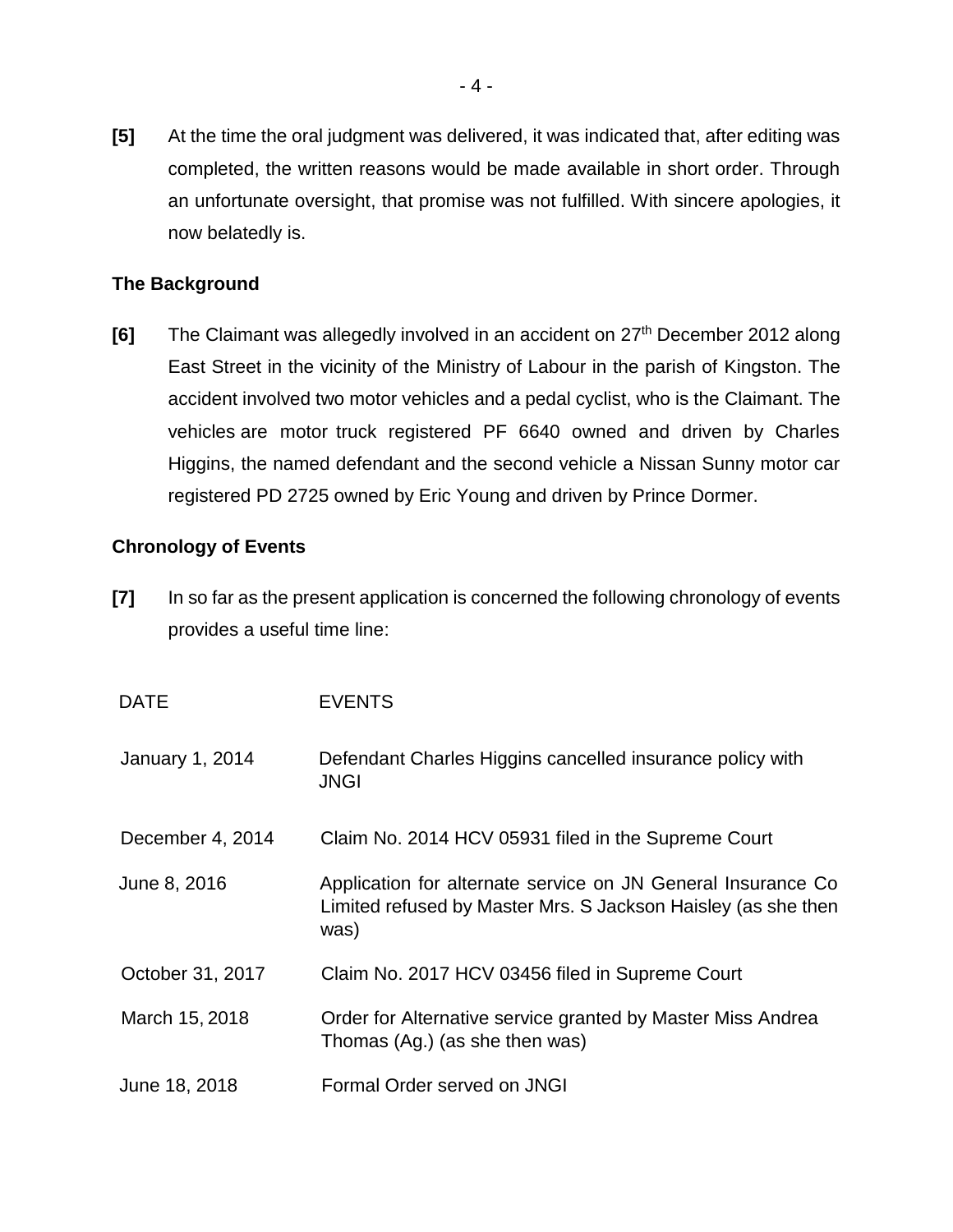| July 5, 2018   | Request for default judgment filed                                        |
|----------------|---------------------------------------------------------------------------|
| July 25, 2018  | Acknowledgment of Service filed                                           |
| April 11, 2019 | Interlocutory Judgment in default of acknowledgement of<br>service sealed |
| April 25, 2019 | Formal Order served on JNGI                                               |
| May 16, 2019   | Notice of Application to set aside Alternate Method of Service            |

#### **The Issues**

- **[8]** The following issues arise for determination:
	- 1) Whether the Applicant has a good explanation for failing to make the application in time and therefore an extension of time for making of this application should be granted, so that the NOACO and Affidavits in Support are allowed to stand as if filed and served within time?
	- 2) Whether the Order of Master Ms. Andrea Thomas (Ag.) made on the 15<sup>th</sup> day of March 2018 permitting substituted service of the Claim Form and Particulars of Claim on JNGI in lieu of personal service on the defendant should be set aside, that is:
		- ii. Whether service of the Claim Form and Particulars of Claim on the Applicant was likely to enable the defendant to ascertain the contents of the documents?
		- iii. Was there full and frank disclosure of material facts in the *ex parte* application made on behalf of the Claimant?
		- iv. Whether the attempts to locate the Defendant on the part of the applicant were reasonable in the circumstances?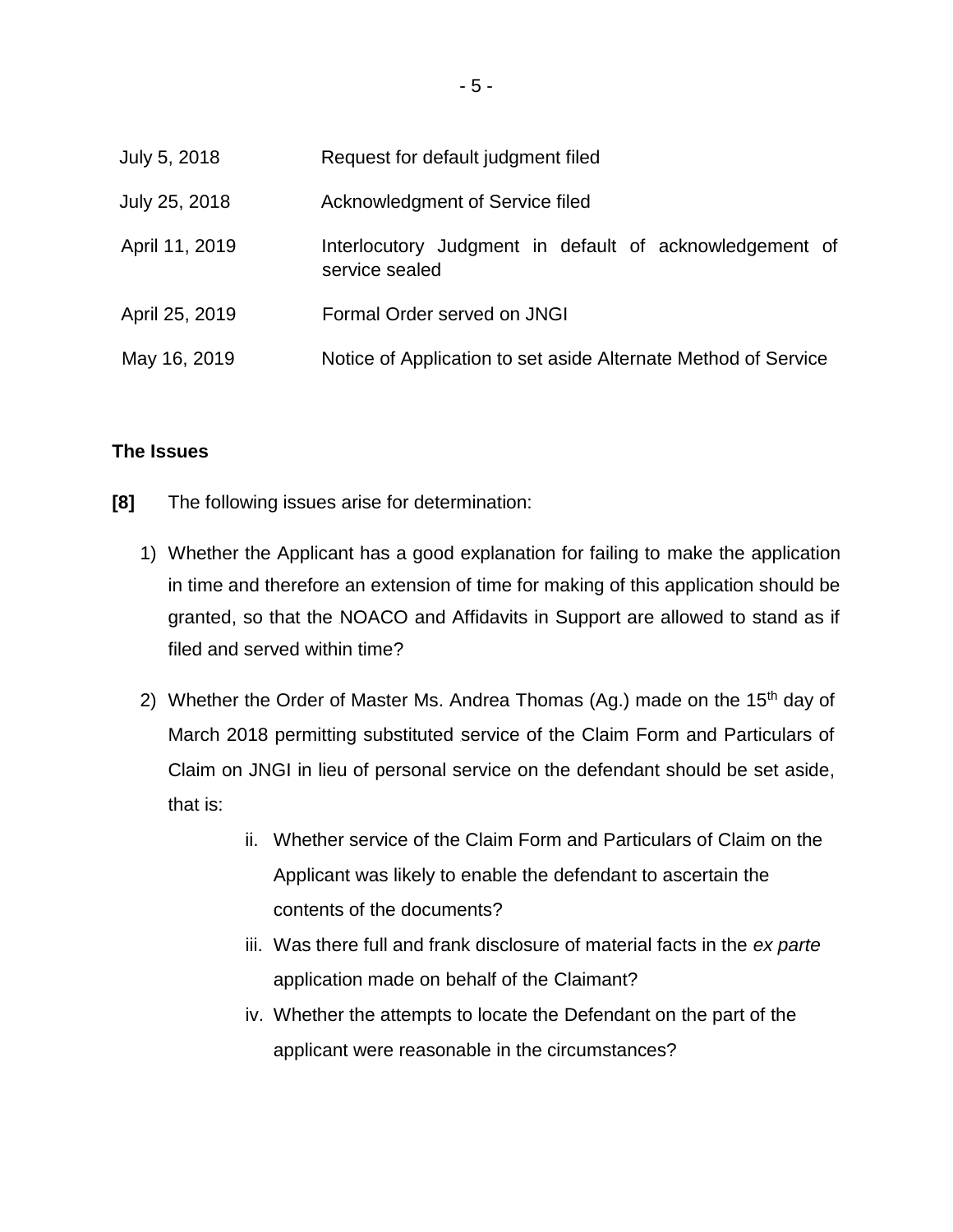- 3) Whether the Acknowledgment of Service of form filed on the 25<sup>th</sup> July, 2018 which specifically stated that the Defendant was not located and notified of this claim herein should be allowed to stand as if filed and served within time?
- 4) Whether the Interlocutory Judgment in Default of Acknowledgment of Service, entered herein, and served on the 25<sup>th</sup> day of April 2019 and all other proceedings flowing from the substituted service of the initiating documents should be set aside?
- 5) Whether the costs of this Application should be awarded against the Claimant?

### **Discussion and Analysis:**

*Issue 1: Whether the Applicant has a good explanation for failing to make the application in time and therefore an extension of time for making of this application should be granted, so that the NOACO and Affidavits in Support are allowed to stand as if filed and served within time*?

**[9]** The formal order permitting alternative service on the Applicant was served on the Applicant on 18<sup>th</sup> June 2018. The application by the Applicant to set aside that order was filed on 16<sup>th</sup> May 2019. Relying on Civil Procedure Rules (hereinafter 'CPR') rule 42.12, which deals with service of copy order on person not a party to the claim, counsel for the Applicant said the application to discharge the order permitting alternative service should have been made within 28 days of service. I am not sure that this is the correct rule as it deals with situations where an order is made in a claim that affects the rights of a third party. I understand that to mean substantive rights and not a situation like this which includes an obligation to execute service by way of substituted service. Counsel for the Claimant/Respondent on the other hand relied on CPR rule 11.18 that deals with applications to set aside or vary order made in the absence of a party which says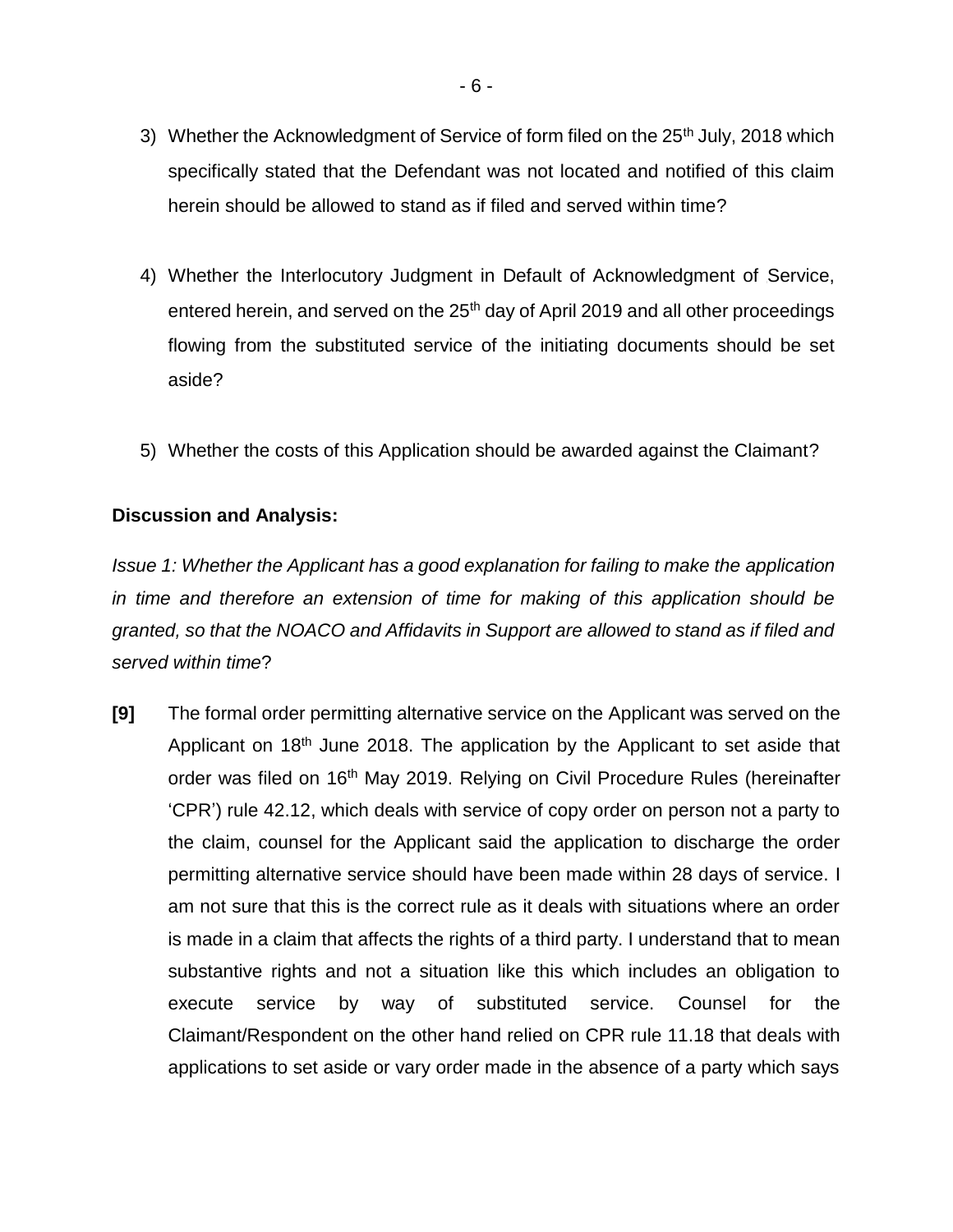an application to set aside such an order must be made within 14 days of service of the order.

- **[10]** I consider that the applicable rule is actually CPR rule 11.16 which deals with applications to set aside or vary order made on without notice application which provides a Respondent, (who does not necessarily need to be party), with an opportunity to apply to the court within 14 days. It is also subsection 3 of this rule which the affidavit of Felecia Gordon filed in support of the application, alleged was breached by the Claimant as will be outlined under the next section.
- **[11]** The fact is however, whether the time frame was 28 or 14 days, and, as I have found that CPR 11.16 is the applicable rule, it was 14 days after service of the order. The application was however not filed until over 300 days after the expiry of the time allowed to seek discharge of the order. Counsel for the Applicant relies on Rule 26.1 (2) (c) of the CPR which grants the Court power to grant an extension of time where the Applicant fails to comply with the time stipulated by the CPR
- **[12]** The Applicant relied on the following affidavit evidence of Ms. Felecia Gordon in support of its submission that the delay in making the application was reasonable in the circumstances:
	- a) The notice served on the applicant/JNGI did not contain a statement indicating JNGI's right to make an application to set aside the order under CPR rule 11.16(3);
	- b) The Defendant had severed contractual relations with JNGI on January 1, 2014;
	- c) Based on JNGI's investigations it was discovered that the Defendant had moved and there was no contact information on file;
	- d) A contracted private investigator tried without success to locate the defendant;
	- e) There was delay in briefing counsel as the file was inadvertently filed away for some time and not actioned;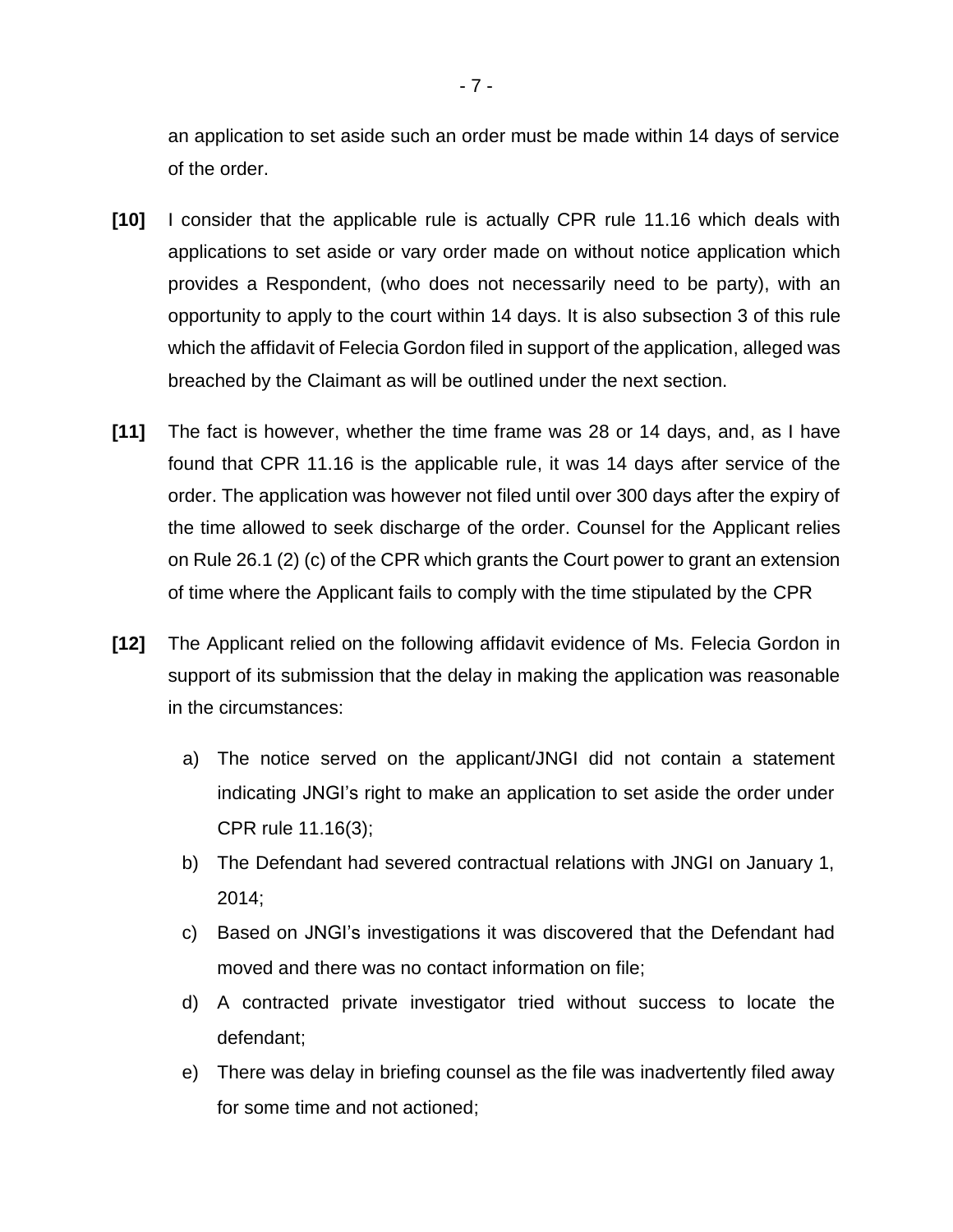- f) Efforts made by counsel briefed to locate the Defendant also failed;
- g) The Claimant on his application was aware the Defendant was out of the jurisdiction; and
- h) JNGI wanted to exhaust all efforts to locate the Defendant before making the application, especially since this was the second time the Claimant was filing suit.
- **[13]** In response to this issue Counsel for the Claimant/Respondent maintained that the explanation offered was not good as it does not account for such a long delay and the applicant could have filed the application based on the initial unsuccessful attempts made to locate the Defendant and withdrawn it later if necessary. Counsel also noted that the engagement of the private investigator was months after JNGI was served with the formal order. It was also submitted that breach of CPR rule 11.16(3) which deals with the inclusion of a statement of the right of the Applicant to apply to set aside the order, was not fatal as it was directory and not mandatory**.**
- **[14]** In *Jephtah Davis v Roy Marshall* [2017] JMSC Civ 61 Master A. Thomas (Ag) (as she then was), having considered the case of *Moranda Clarke v Dion Marie Godson and Donald Ranger* [2015] JMSC Civ 48, exercised her discretion to extend time for the making of a similar application as this one, for an insurance company to intervene to set aside an order for substituted service; taking into account that the delay was caused by the efforts of the applicant/intervener to locate the defendant. The delay in that case was however less than a month. The delay in this case is substantially longer at over 10 months.
- **[15]** Having carefully considered the matter I find that though the delay is long, it is satisfactorily explained by the Applicant's efforts to take all reasonable steps to try to locate the Defendant — efforts which will be examined in detail later in this judgment. It is also worthy of note that from the filing of the acknowledgment of service, albeit a few days late, the Claimant would have been aware that the applicant was saying it had not located the Defendant. Therefore, the Claimant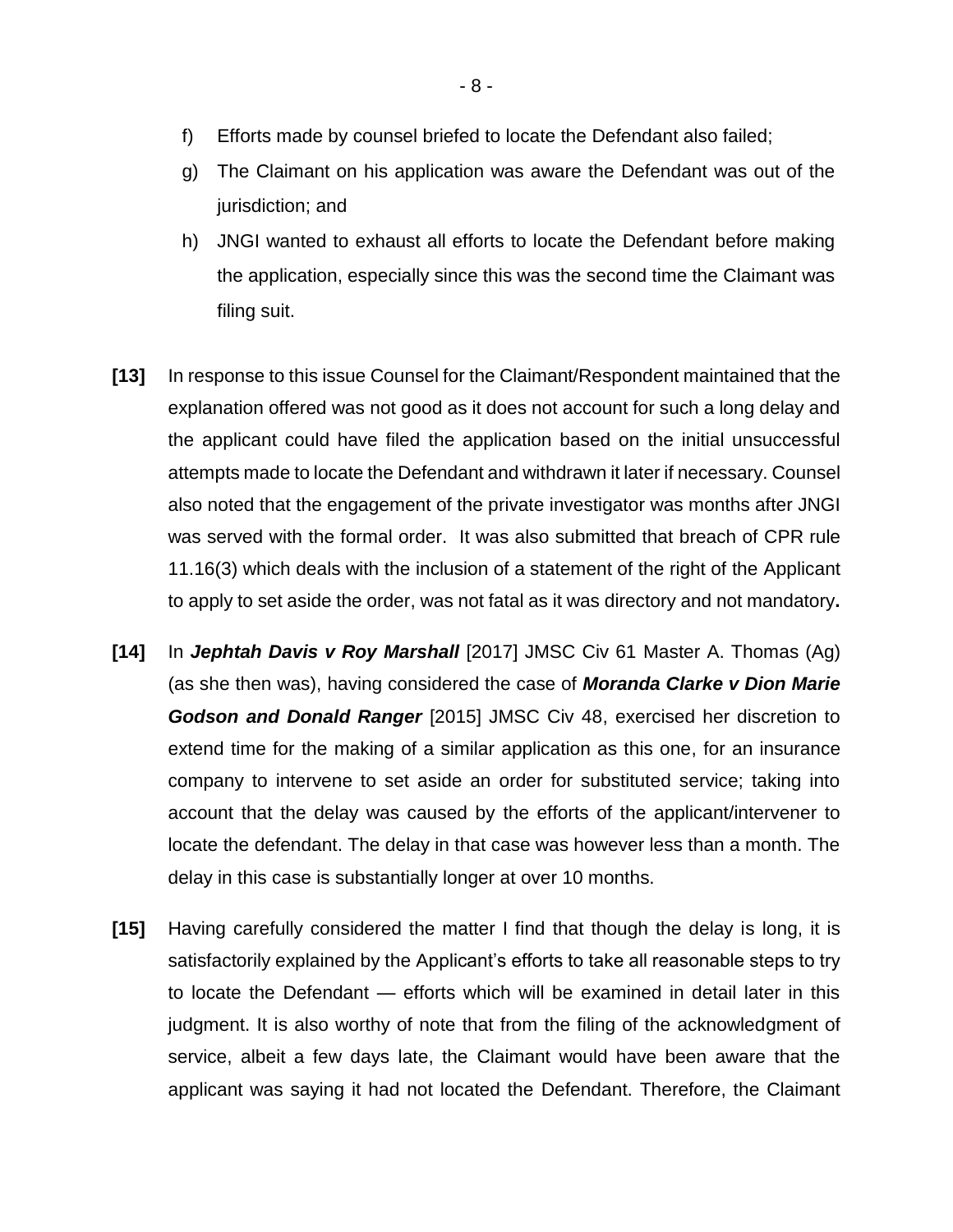would not have been taken totally by surprise by this application. In the circumstances I consider it appropriate for the court to exercise its discretion to extend time under CPR rule 26.1(2)(c) for the filing of the application and supporting affidavits.

*Issue 2: Whether the Order of Master Ms. Andrea Thomas (Ag.) made on the 15th day of March 2018 permitting substituted service of the Claim Form and Particulars of Claim on JN General Insurance Company Limited in lieu of personal service on the Defendant should be set aside?*

*Issue 2(i) Whether service of the Claim Form and Particulars of Claim on the Applicant was likely to enable the Defendant to ascertain the contents of the documents?*

*Issue 2(ii) Was there full and frank disclosure of material facts in the ex parte application made on behalf of the claimant?*

#### *Discussion and Analysis:*

- **[16]** The applicable rules of the CPR are rules 5.13 and 5.14. Rule 5.13 (**Alternative methods of service**) provides that:
	- (1) Instead of personal service a party may choose an alternative method of service.
	- (2) Where a party-
	- (a) chooses an alternative method of service; and
	- (b) the court is asked to take any step on the basis that the claim form has been served, the party who served the claim form must file evidence on affidavit proving that the method of service was sufficient to enable the defendant to ascertain the contents of the claim form.
	- (3) An affidavit under paragraph (2) must-
	- (a) give details of the method of service used;
	- (b) show that-
		- (i) the person intended to be served was able to ascertain the contents of the documents; or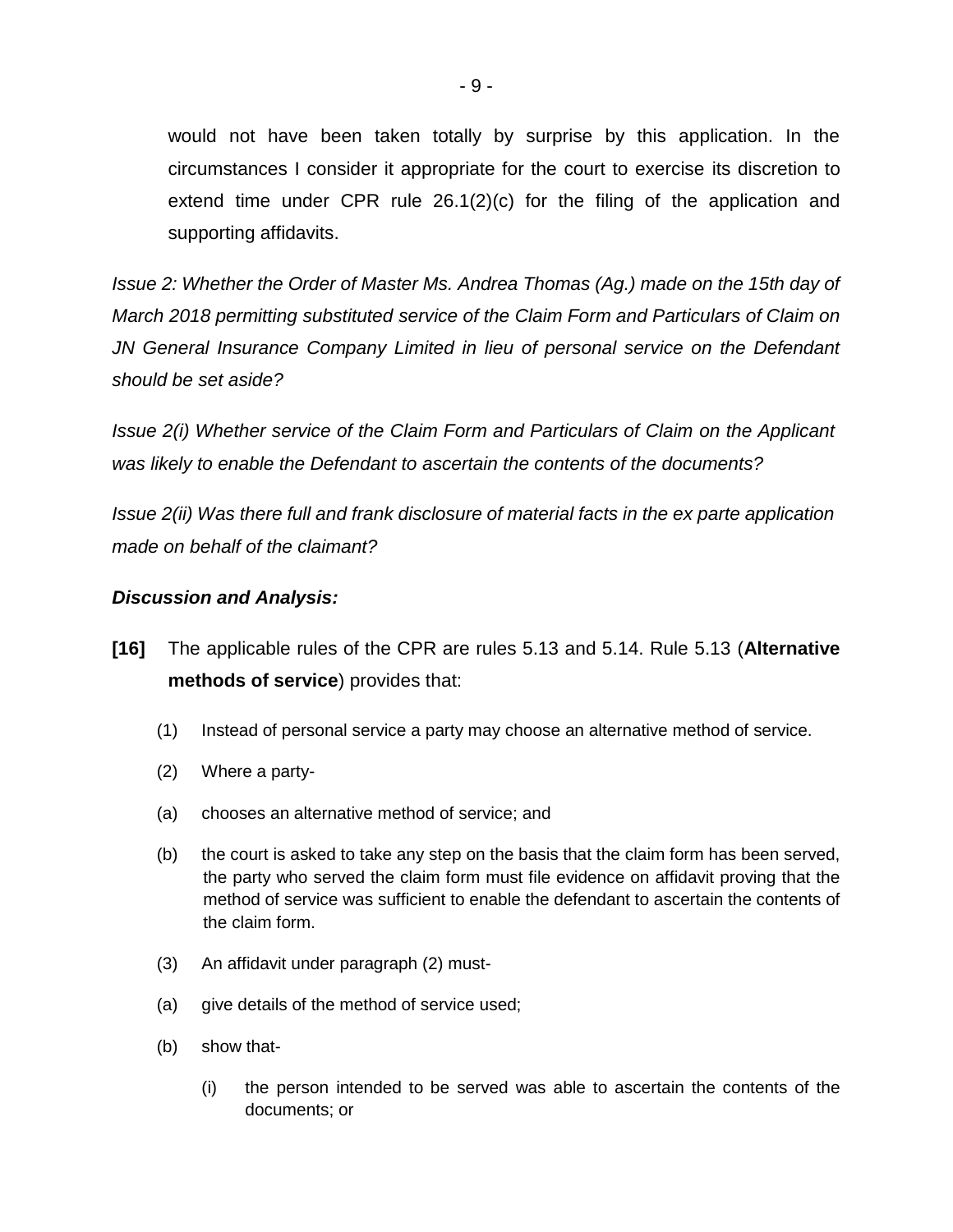- (ii) it is likely that he or she would have been able to do so;
- (c) state the time when the person served was or was likely to have been in a position to ascertain the contents of the documents; and
- (d) exhibit copy of the documents served.
- (4) The registry must immediately refer any affidavit filed under paragraph (2) to a judge, master of registrar who must-
- (a) consider the evidence; and
- (b) endorse on the affidavit whether it satisfactorily proves service.
- (5) Where the court is not satisfied that the method of service chosen was sufficient to enable the defendant to ascertain the contents of the claim form, the registry must fix a date, time and place to consider making an order under rule 5.14 and give at least 7 days notice to the claimant.
- (6) An endorsement made pursuant to 5.13(4) may be set aside on good cause being shown.
- **[17]** Rule 5.14 (**Power of court to make order for service by specified method**) provides, that:
	- (1) The court may direct that service of a claim form by a method specified in the courts' order be deemed to be good service.
	- (2) An application for an order to serve by a specified method may be made without notice but must be supported by evidence on affidavit-
	- (a) specifying the method of service proposed; and
	- (b) showing that that method of service is likely to enable the person to be served to ascertain the contents of the claim form and particulars of claim.
- **[18]** By virtue of CPR rule 5.14 an applicant may apply to the court for an order directing that a claim and particulars of claim be served on a defendant through substituted service on another individual or entity (in this case the insurance company which was the insurer of the defendant at the time of the accident), where there is affidavit evidence accepted by the court, that such method of service was likely to enable the defendant to ascertain the contents of the claim form and particulars of claim.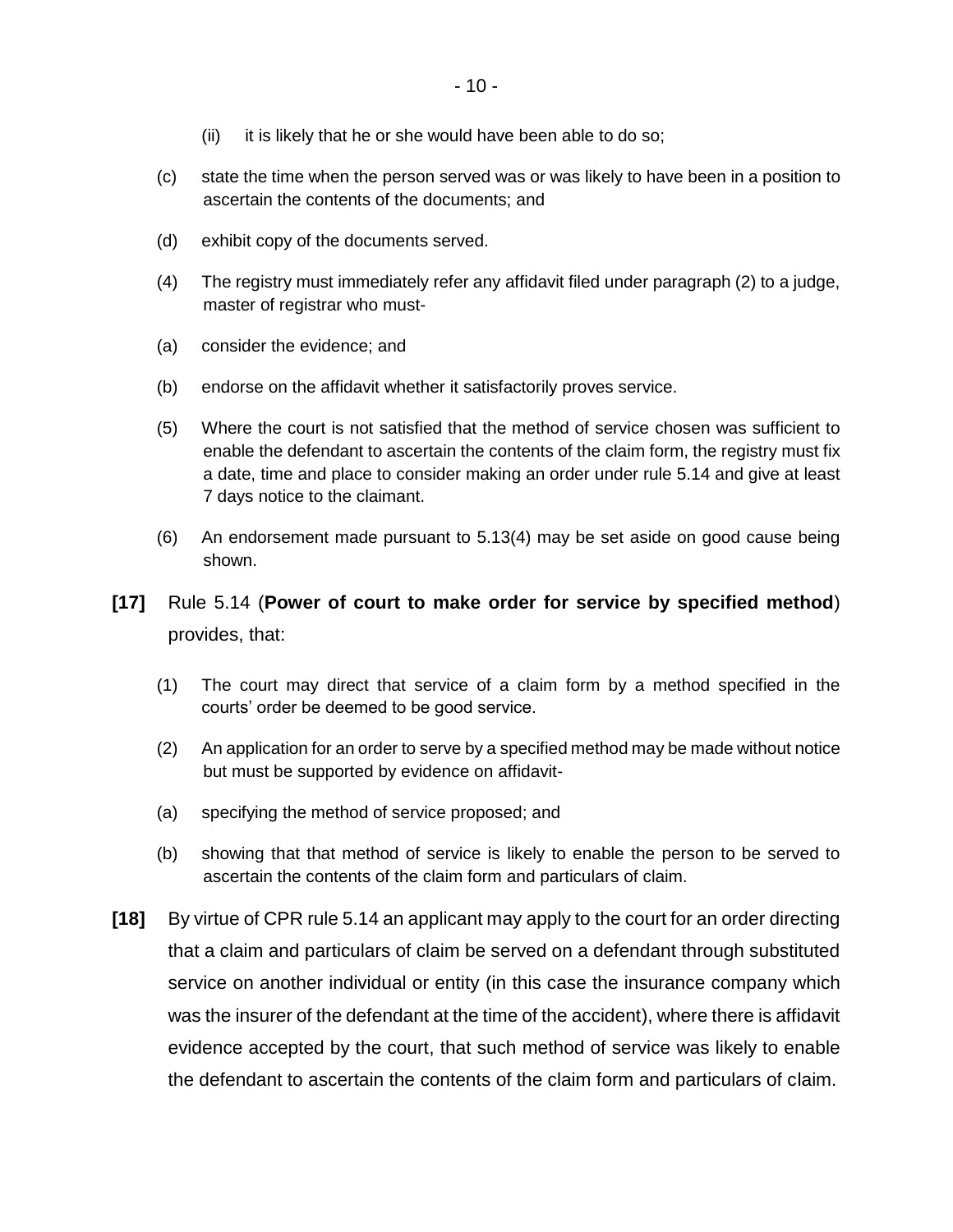- **[19]** In challenging the order for substituted service which the Applicant seeks to have set aside, the Applicant says that there was material non-disclosure and misrepresentation when the application was made before the Master. With regard to non-disclosure, the complaint is that it was not stated that the Defendant had migrated and in relation to misrepresentation, it is that the court was erroneously informed that the defendant still operates his transport business in Jamaica and that the said insurance company still acts as insurers for the defendant.
- **[20]** The Claimant says there was no non-disclosure or misrepresentation as the fact of the migration of the defendant was disclosed in the affidavits in support and there were also letters showing that JNGI denied liability on behalf of the insured defendant and that Philmore Scott & Associates represented the insured through the institutional client JNGI. That material it was maintained provided a sufficient evidential basis for the Master to make the order granting substituted service.
- **[21]** Under these sub-issues the court has to look at what information was placed before the Master. The evidence before the Master disclosed that the Defendant had migrated, but that the Applicant had undertaken some measure of representation to protect his and their interests in relation to the claim made against the Defendant. However, it is also the case, which was not countered by the Claimant, that the information as to the Defendant still operating a business and still being insured by the Applicant was also before the Master. Counsel for the Claimant has said that the fact that the Defendant is out of the jurisdiction does not mean that he could not have been operating a business here, so that statement was not obviously and necessarily false. Also, that by virtue of the Claimant's claim in a context where the policy which insured the defendant at the time of the accident had not been declared invalid, a contractual relationship remained between the Applicant and the Defendant.
- **[22]** The information provided to the Master that the Defendant still had a business and was still insured by the Applicant was double hearsay without the source of the information given. Also while it is possible for someone to operate a business from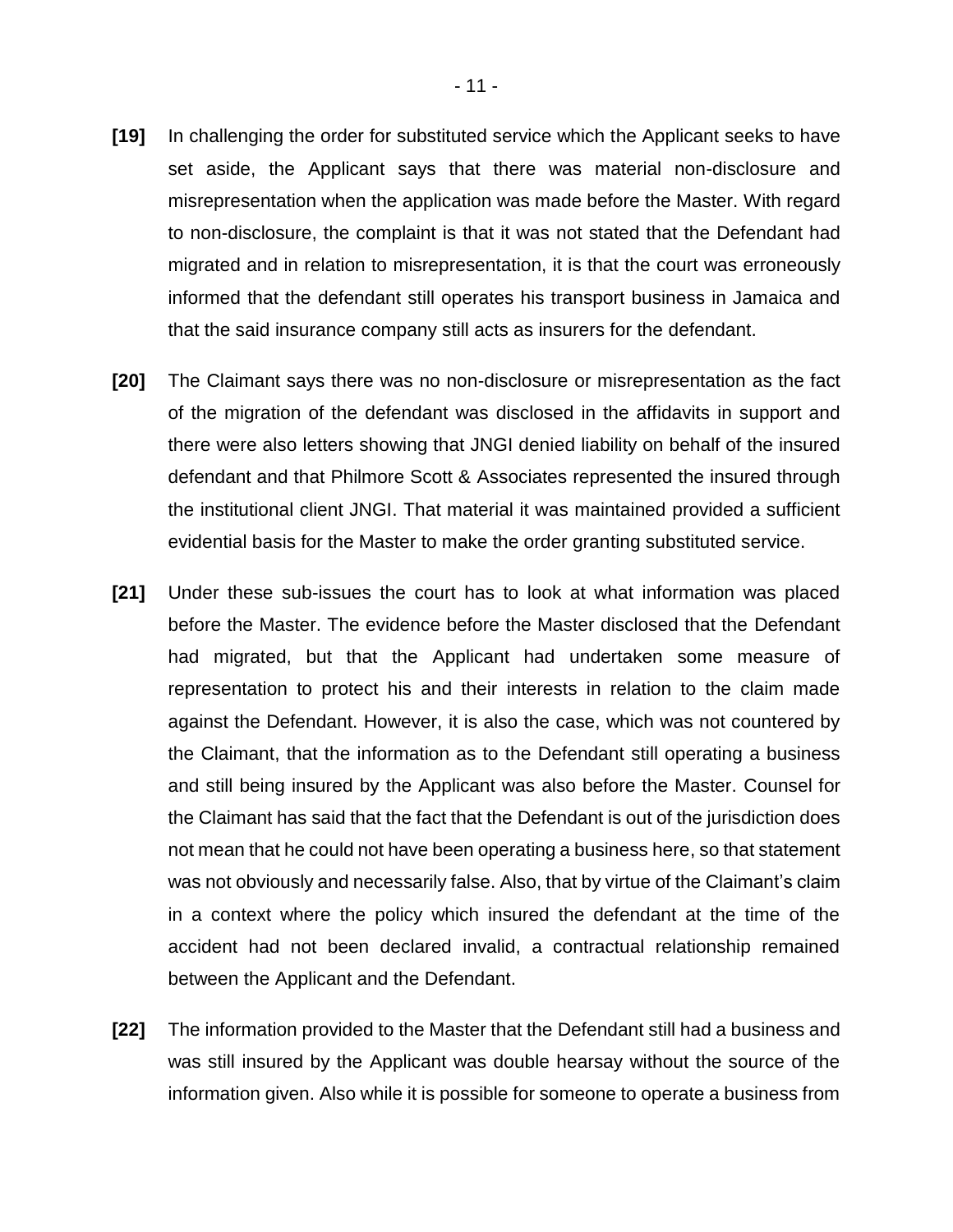overseas, the import of the statement that the Defendant still operated his transport business in Jamaica and was still insured by the Applicant was that it conveyed the impression that the Defendant still had active links to Jamaica and to the Applicant. At the very least the statement indicating that the Defendant was still insured by the Applicant was plainly wrong. I do not accept the technical explanation advanced by counsel for the Claimant.

**[23]** Objectively viewed, this erroneous information, even if innocently conveyed would no doubt have likely been highly persuasive in the Master's consideration of whether it was probable the Applicant could locate and serve the Defendant and therefore it was appropriate to grant the order sought. I am mindful of the learning in *R v Kensington Income Tax Commissioners ex parte Princess Edmond de*  **Polignac** [1917] 1 KB 486 that on an ex parte application it is the duty of the applicant to, *"state fully and fairly the facts, and the penalty by which the court enforces that obligation is that if it finds out that the facts have not been fully and fairly stated to it, the Court will set aside any action which it had taken on the faith of the imperfect statement"* (per Scrutton LJ at page 514). Therefore, this erroneous information provided to the Master I find weighs in favour of the order for alternate/substituted service being set aside.

*Issue 2(iii) Whether the attempts to locate the Defendant on the part of the Applicant were reasonable in the circumstances?*

- **[24]** However even if the order was properly made based on the information that was before the Master, (and as I have indicated the evidence of the erroneous information presented to the Master casts that seriously in doubt), the question is whether at this stage, the court should look at information that has subsequently come to light concerning efforts to locate the defendant, to determine whether the order for substituted service, should now be set aside.
- **[25]** There are a number of cases that answer that query. *ICWI Limited v Shelton Allen Mervis Nash Delan Watson and Nichon Laing* [2011] JMCA Civ 33, *Nico*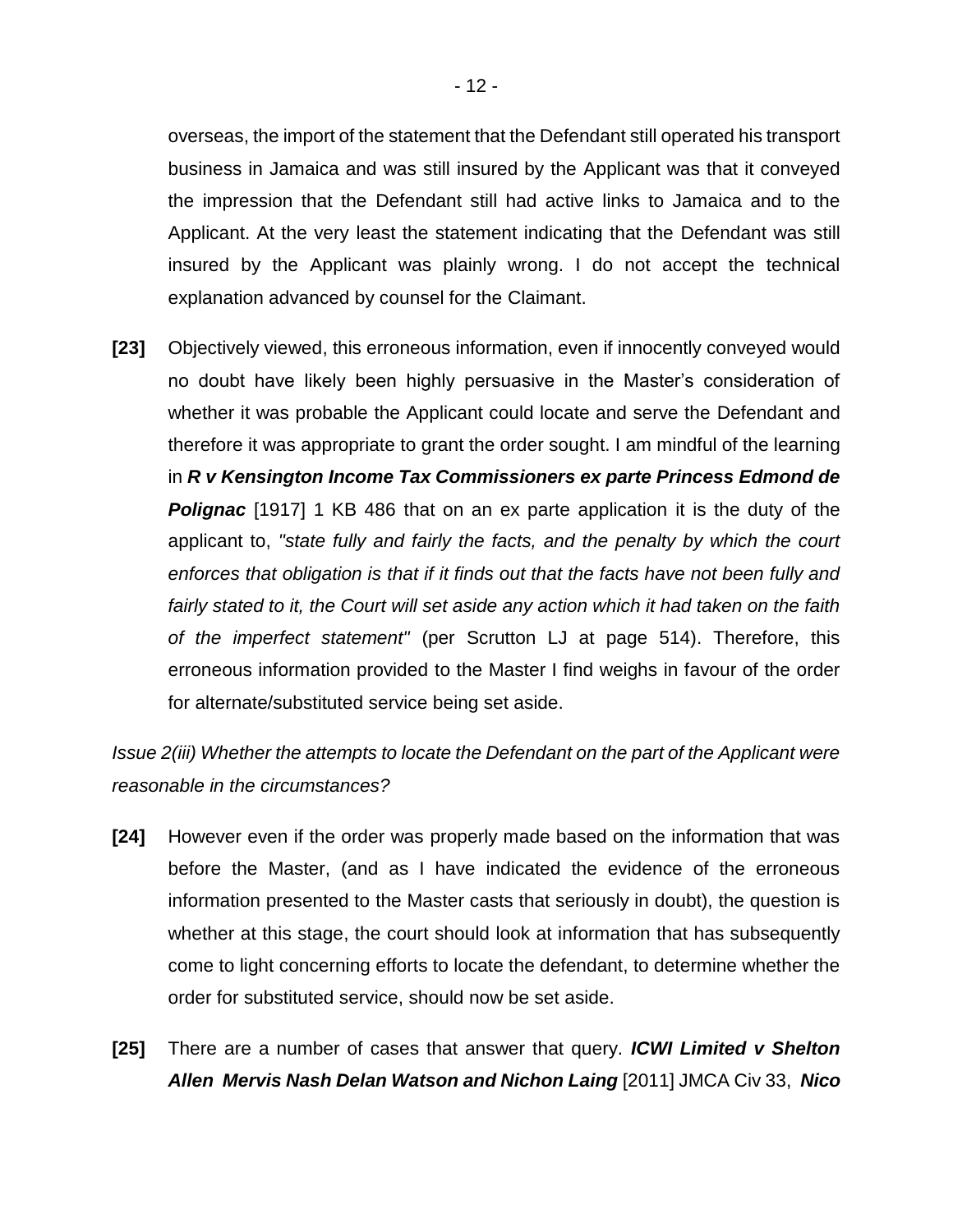*Richards v Roy Spencer (Jamaica International Insurance Company intervening)* [2016] JMCA Civ 61 and *Jephtah Davis v Roy Marshall* [2017] JMSC Civ 161 were all cases where evidence was adduced at the subsequent hearing to set aside the order granting substituted service/challenging service, showing unsuccessful steps taken after the order was served on the insurance company, on the basis of which the court was asked to set aside the order that had been made.

**[26]** Considering what would amount to reasonable steps or would constitute reasonable efforts by an insurer to contact its insured, in *BCIC Ltd v David Barrett, Ivor Leigh Ruddock and Jason Evans* [2014] JMCA App 5 Phillips JA posited that each case would turns on its peculiar facts. (see para. 25). Then in the case of *Moranda Clarke v Dion Marie Godson & Donald Ranger*, **supra**, Master Mrs Bertram Linton (as she then was) stated at paragraph 37, that:

> *What is reasonable must be looked at, as in my judgment the court must not fall into the trap of expecting necessarily the steps of enquiry to be so onerous that it becomes unrealistic for the insurance company to achieve.*

- **[27]** After a review of some of the relevant cases including, *Tarzan Mighty v Michael Wilson and Ors* CL 1999 M 188 Supreme Court of Judicature of Jamaica, *The Insurance Company of the West Indies Ltd v Allen and Ors,* and *Loveleen Morgan-Taylor v Metropolitan Management Transport Holdings Limited* Claim No. 2007 HCV 0938 Supreme Court of Judicature of Jamaica, judgment delivered 24th November 2011, Master A Thomas (Ag) in *Jephtah Davis v Roy Marshall,* at paragraph 19 succinctly distilled into two principles, what is required under this head They are:
	- i. Where a method of alternative service is employed by the claimant, the court should be satisfied that the contents of the Claim Form and Particulars of Claim are likely to come to the attention of the defendant. Once it is not so satisfied, the order for alternative (substitute) service and any consequential order and or judgment should be set aside; and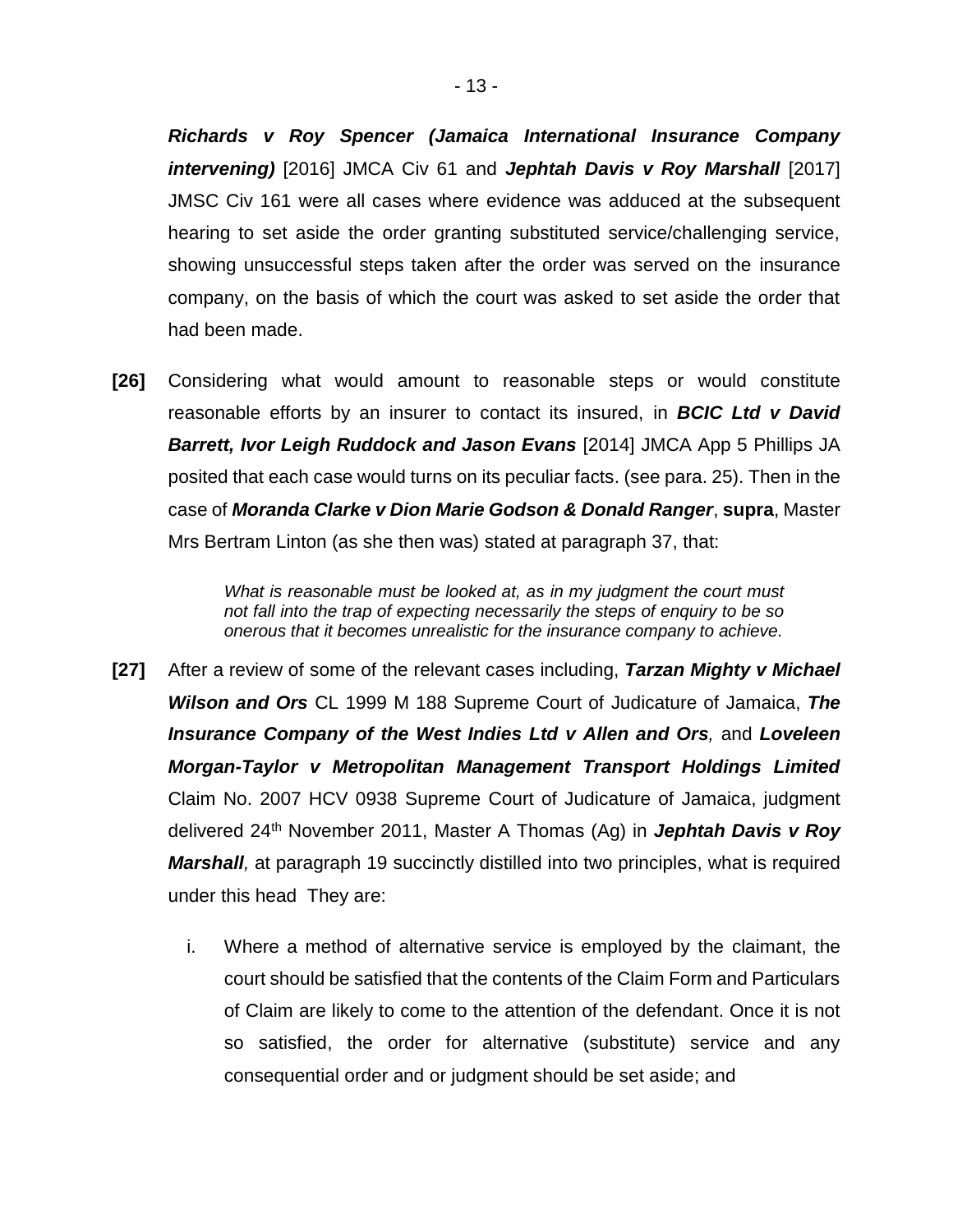- ii. Where service is effected on the insurers of the defendant, once it is established that the insurers have made all reasonable efforts to bring the contents of the Claim Form and Particulars of Claim to the attention of the defendant and has failed, then the alternative service should be set aside.
- **[28]** In light of principle (ii) identified by Thomas J, a review of the steps taken in various cases and the view taken by the courts of their sufficiency or otherwise, compared to the steps taken in this case, will assist in determining whether I should find that reasonable steps have been taken in this case to locate the Defendant:

# a) *ICWI Limited v Shelton Allen Mervis Nash Delan Watson and Nichon Laing*

i) Applicant insurance company received no report from its insured of the accident which gave rise to the claim; the policy of insurance had not been renewed on its expiry months after the accident; it had written to him and gotten no response and was unable to locate or contact him at his last known address; and it had no knowledge of his current address. – **Alternate Service on insurance company set aside on appeal.**

### b) *BCIC Ltd v David Barrett, Ivor Leigh Ruddock and Jason Evans*

- i) Insurance company seeking to set aside alternate service did not a) attempt personal service at the work address of the defendants b) send a letter via registered mail to the insured's home address or c) indicate why it would be unreasonable to hire a private investigator in the circumstances – **Master's finding that BCIC had not made all reasonable efforts to locate insured and order not to set aside alternate service on BCIC upheld on appeal.**
- c) *Nico Richards v Roy Spencer (Jamaica International Insurance Company intervening)*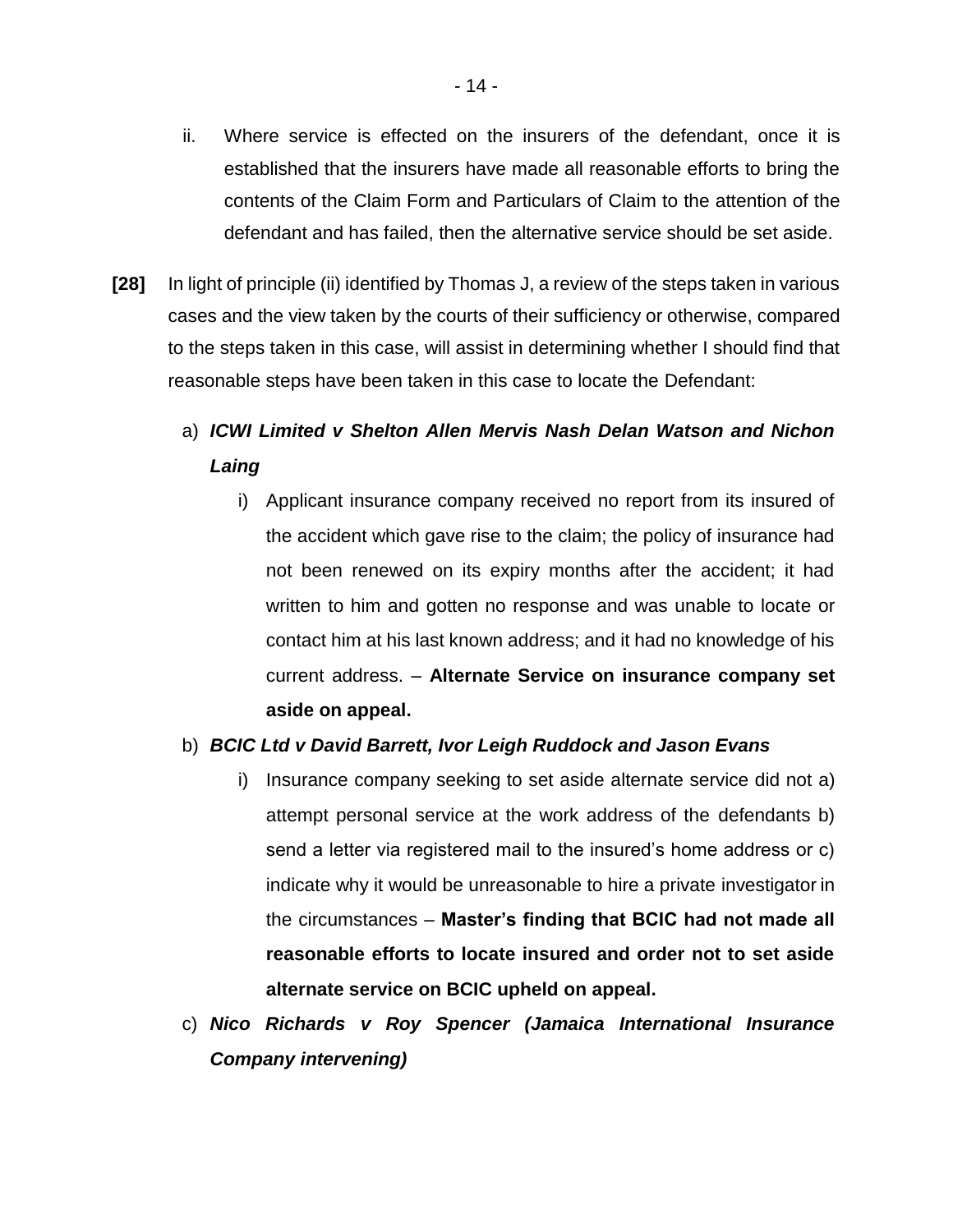i) Insurance company initially declined to disclose the address of its insured (owner of the vehicle which was involved in an accident while being driven by the respondent {with whom the insurance company had no relationship}). After alternate service for both the insured and the respondent ordered on insurance company, **the successful application to set aside alternate service, was upheld on appeal** as at time of filing application to set aside, insurance company filed acknowledgment of service disclosing the insured's address and the court was of the view that service of the claim form and particulars on the insured, would more likely have enabled the respondent to ascertain the contents of the documents.

#### d) *Moranda Clarke v Dion Marie Godson & Donald Ranger*

i) Investigators who were employed located  $1<sup>st</sup>$  defendant at an address not previously known to them, and indicated they had information (including from the  $1<sup>st</sup>$  defendant) that the  $2<sup>nd</sup>$  defendant had migrated. No checks were made with relatives of the  $2<sup>nd</sup>$  defendant, who he had been visiting in Spanish Town at the time of the accident. No advertisement had been done locally or abroad to indicate to the 2<sup>nd</sup> defendant or anyone knowing him that attempts were being made to contact him – **Alternate service not set aside.**

#### e) *Jephtah Davis v Roy Marshall*

- i) **Application to set aside denied** as court found that the contents of the claim and particulars of claim were likely to come to the attention of the defendant as:
	- 1. The claim form and particulars of claim were sent by registered mail to the defendant's known address and were not returned;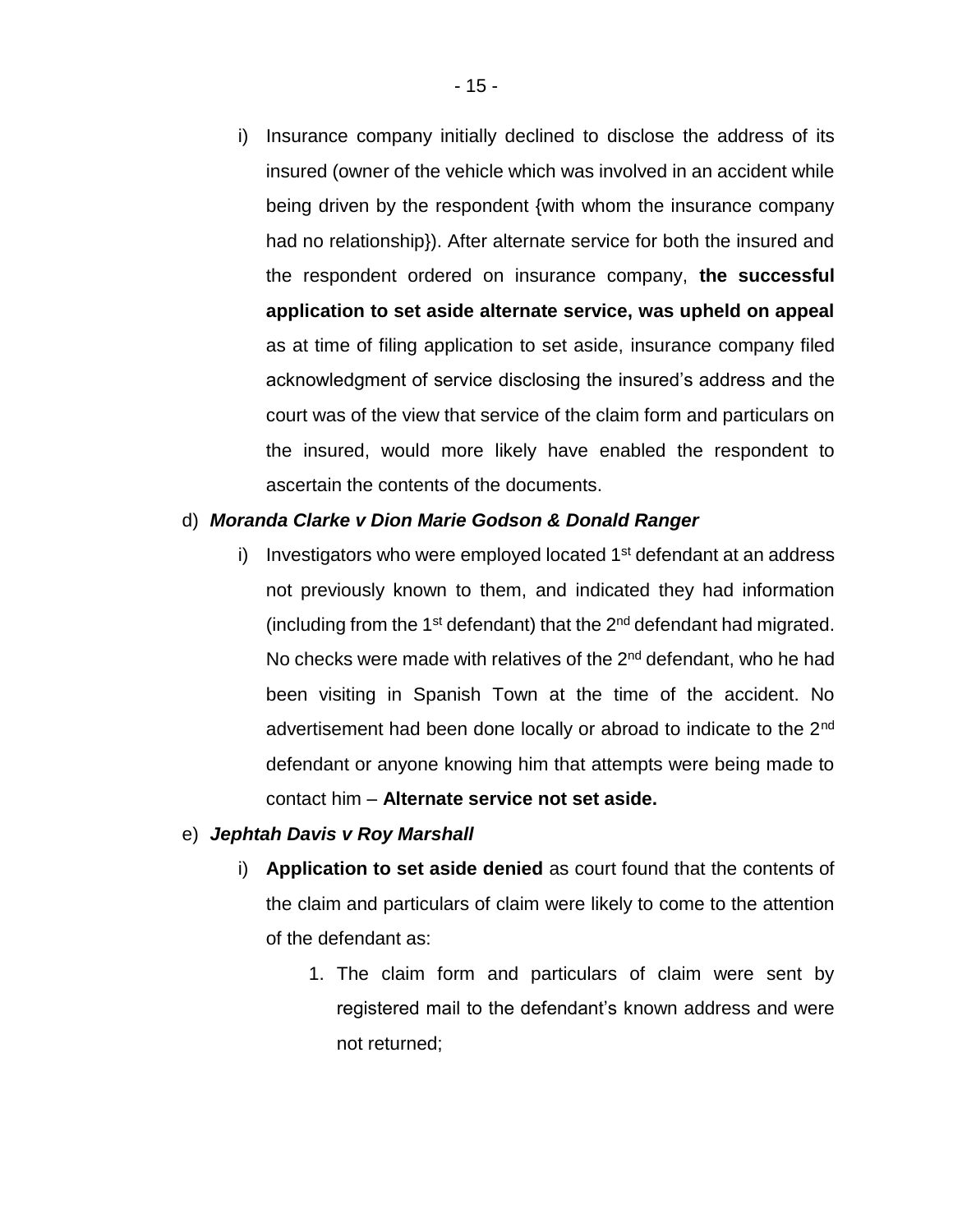- 2. The report of the investigator for the applicant indicated that there were persons living at the defendant's address who are closely connected to him, including the defendant's father who informed the investigator that the documents could be left with him, as he conducts his son's business, and who the court was of the opinion was in a position to receive the letters sent by registered post; but inexplicably the documents were not left with the defendant's father or anyone else at his home.
- **[29]** Were the steps taken by the Applicant in this case adequate?
	- a. Hired an investigator to find the insured Defendant;
	- b. Wrote letter to the Defendant at his last known address, which was returned (exhibit FG-3);
	- c. Legal Assistant in the Claims Department tried calling the phone number on file, (see paragraph 16 of Ms Gordon's affidavit);
	- d. Physically sent an investigator to visit the last known address who swore an affidavit detailing her efforts. (See para 17 of Ms Gordon's affidavit.);
	- e. Instructed Counsel Philmore H. Scott & Associates, Attorneys-at-law to represent its interest and communicate to the Claimant's Attorney-at-law that the efforts to locate the Defendant proved futile.
- **[30]** It should also be borne in mind that:
	- a. The Defendant cancelled the policy of insurance on January 1, 2014;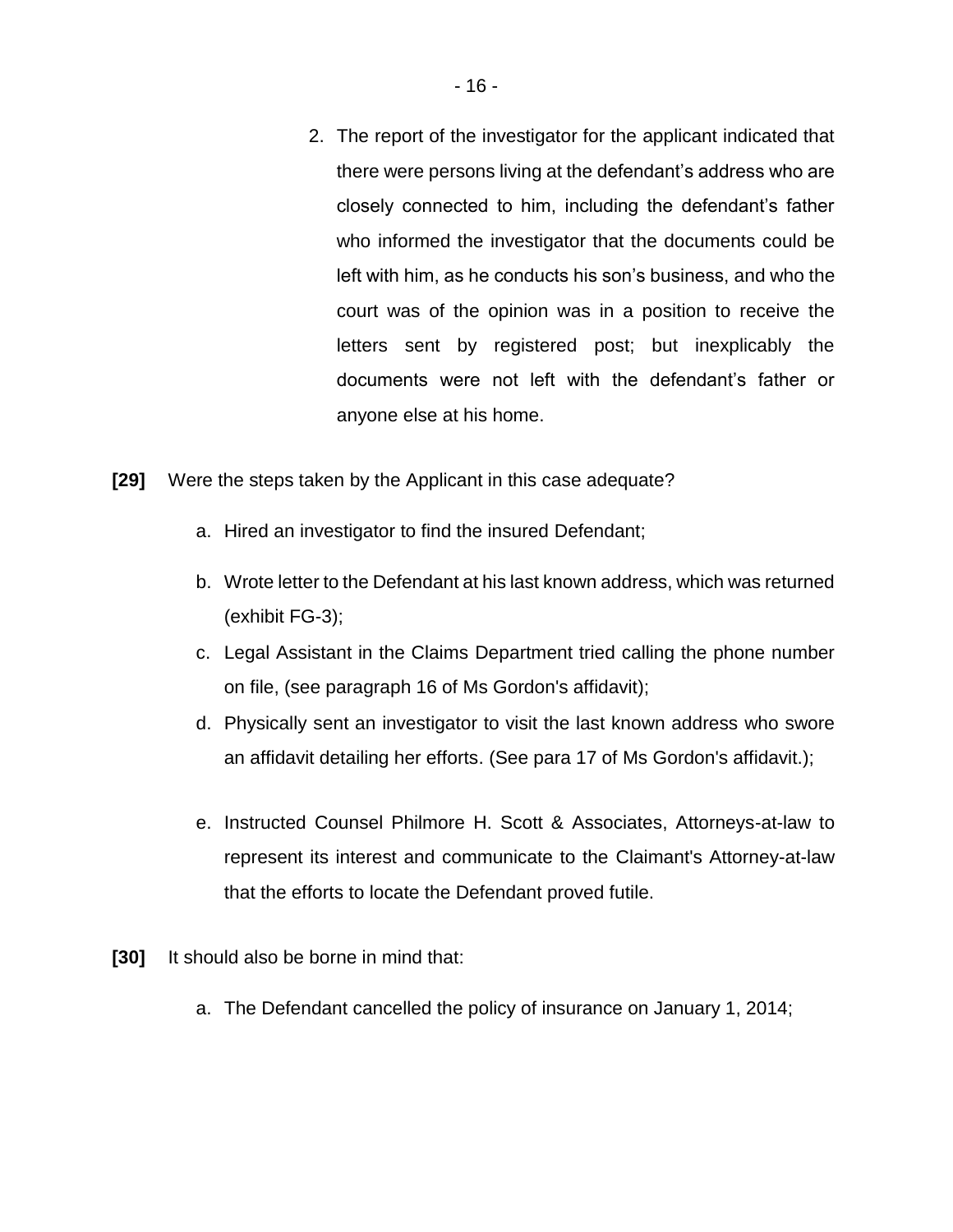- b. The Defendant had migrated and left the jurisdiction without leaving a current address or other contact information with the applicant;
- c. The Investigator who swore to an affidavit stated that when she visited the last known address she was advised that the Defendant sold the said home and is no longer in the jurisdiction.
- **[31]** As was said in *BCIC Ltd v David Barrett et al*, what constitutes reasonable efforts of an insurer to find its insured is such that each case turns on its peculiar facts. The reasonable efforts must be viewed in the context of whether there is an ongoing contractual relationship between the parties at the time the efforts are being made, the information obtained if any concerning the whereabouts of the insured and the various methods used to try to locate the insured in light of the information available. As said in *Moranda,* the requirement for there to be reasonable efforts must not "*be so onerous that it becomes unrealistic for the insurance company to achieve*".
- **[32]** In these circumstances, given that: i) the policy was cancelled 1<sup>st</sup> January 2014 before the 1<sup>st</sup> claim was filed; ii) a letter which was sent to the defendant was returned unclaimed; iii) the Defendant migrated without leaving a forwarding address; iv) unsuccessful calls were made to the Defendant's phone number on file by a staff member of JNGI; v) the private investigator who was engaged went to the last address and obtained information that the defendant had gone abroad and the premises had been sold, I find the steps taken eminently reasonable. There is no indication even that the investigator obtained information as to where abroad the defendant might be, to make the possibility of advertising a contemplation. I hold the steps taken display reasonable efforts made by the applicant to locate the defendant which proved unsuccessful.

*Issue 3: Whether the Acknowledgment of Service form filed on the 25th July 2018 which specifically stated that the Defendant was not located and notified of this claim herein should be allowed to stand as if filed and served within time?*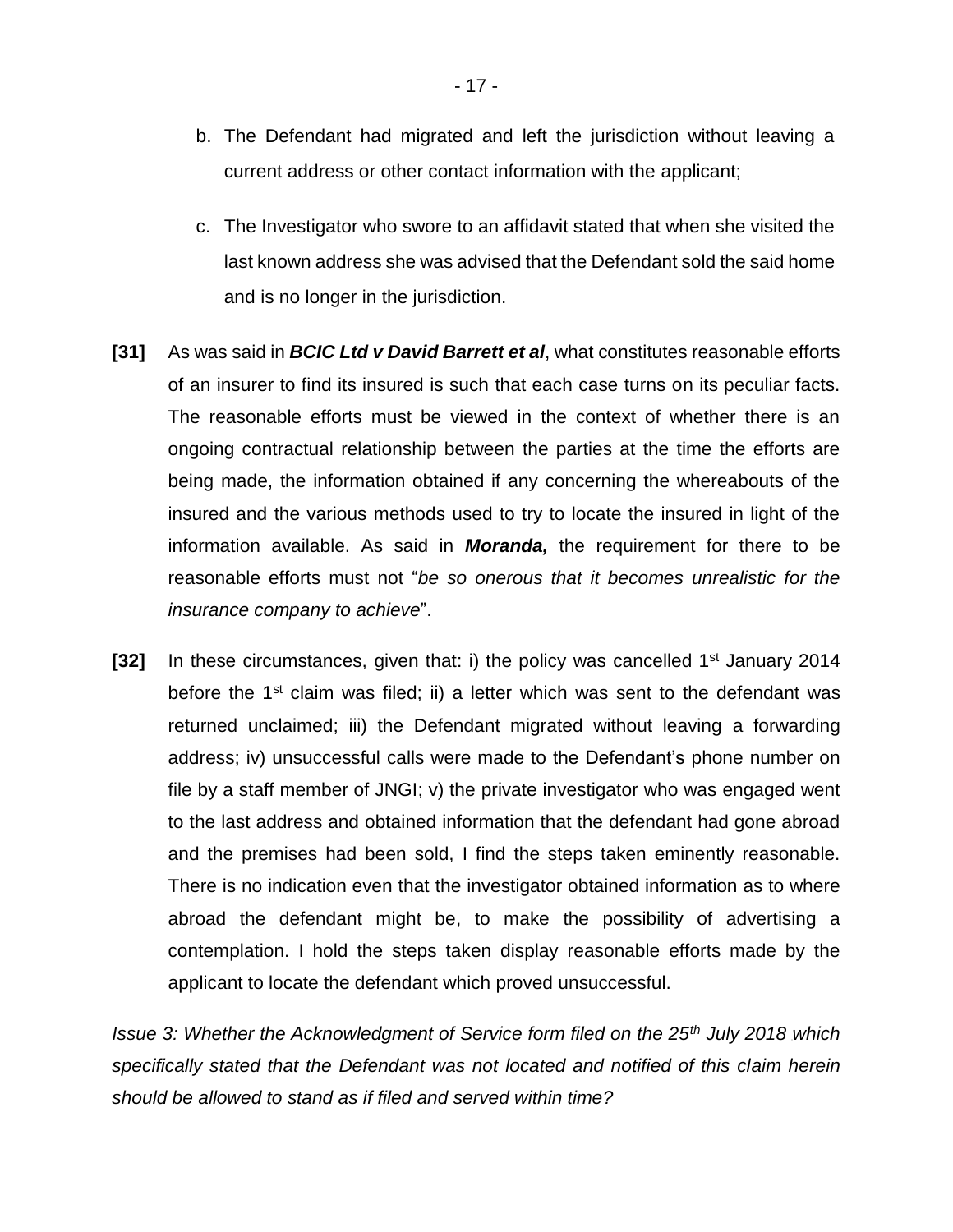*Issue 4:Whether the Interlocutory Judgment in Default of Acknowledgment of Service, entered herein, and served on the 25th day of April 2019 and all other proceedings flowing from the substituted service of the initiating documents should be set aside?*

**[33]** Rules 12.4 and 13.2 of the CPR provide respectively, that:

12.4-The registry at the request of the claimant must enter judgment against a defendant for failure to file an acknowledgement of service, if-

(a) the claimant proves service of the claim form and particulars of claim on that defendant;

(b)the period for filing an acknowledgment of service under rule 9.3 has expired;

(c) that defendant has not filed-

- (i) an acknowledgment of service; or
- (ii) defence to the claim or any part of it

(d) where the only claim is for a specified sum of money apart from costs and interest, that defendant has not filed an admission of liability to pay all the money claimed together with a request for time to pay it;

(e) that defendant has not satisfied in full the claim on which the claimant seeks judgment; and

(f) (where necessary) the claimant has permission to enter judgment.

13.2(1)- The court must set aside a judgment entered under Part 2 if judgment was wrongly entered because-

(a)in the case of a failure to file an acknowledgement of service, any of the conditions in rule 12.4 was not satisfied;

(b)in the case of judgment for failure to defend, any of the conditions in rule 12.5 was not satisfied; or

(c) The whole of the claim was satisfied before judgment was entered.

(2)- The court may set aside judgment under this rule on or without an application.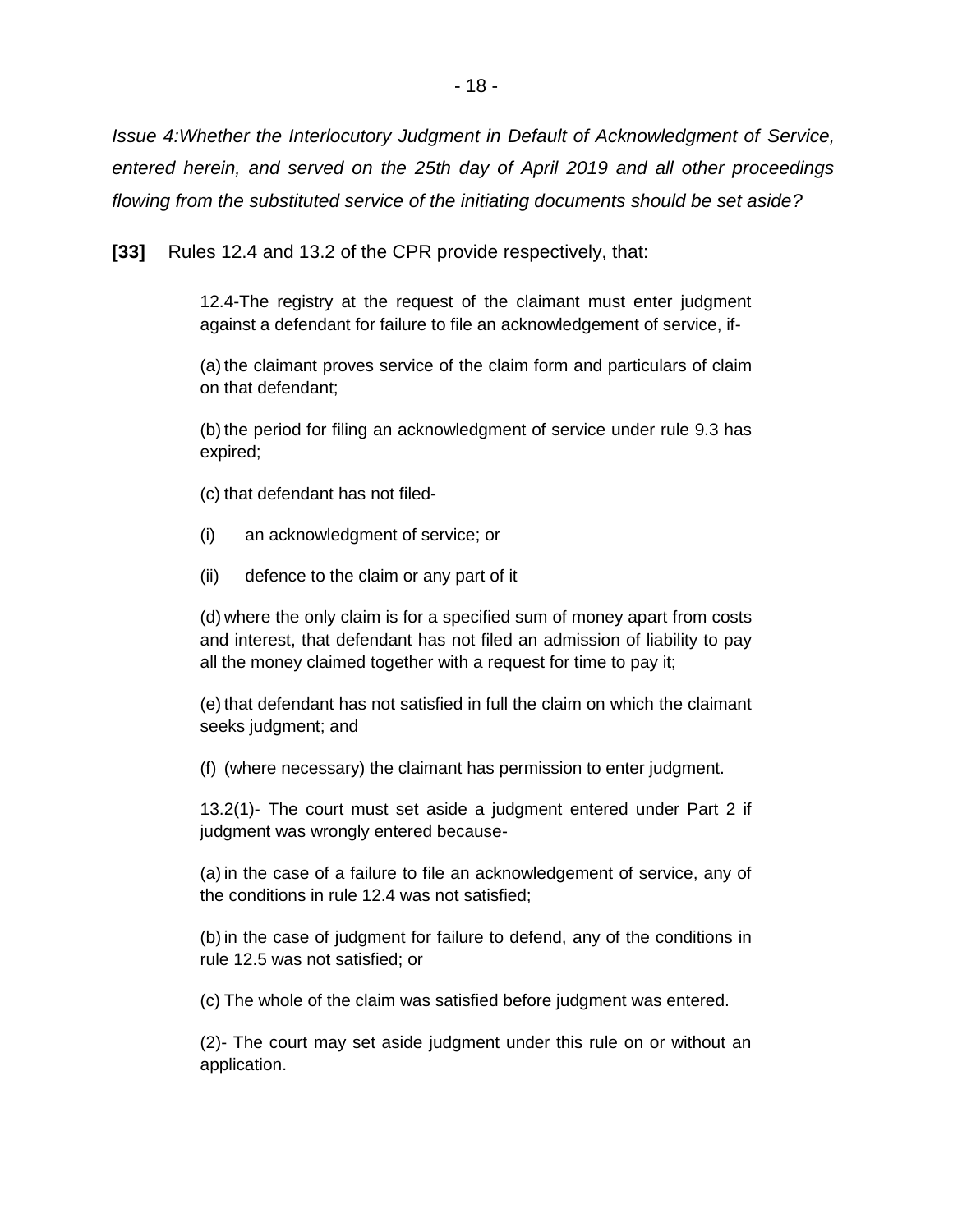- **[34]** Counsel for the Applicant has argued that if the alternate form of service cannot stand, then all that flows from it, including the interlocutory judgment in default cannot stand. Counsel argued that the matter ought not to go further if it is shown that the person was not served.
- **[35]** Counsel submitted that pursuant to CPR 13.2 and 12.4 the court must set aside a default judgment where service has not been proven on the defendant. He further maintained that where there is service on an insurance company, that order gives the insurance company the burden of taking all reasonable steps to locate the defendant and bring the contents of the claim and particulars of claim to his attention. If the court finds that the applicant took all reasonable steps to bring the contents of the claim and particulars of claim to the attention of the defendant without success, then the substituted service as well as the default judgment must be set aside.
- **[36]** On the other hand counsel for the Claimant has argued that the Applicant has first to satisfy the requirements for the setting aside of the default judgment before the question of the setting aside of the alternate form of service can be addressed. Counsel advanced that CPR rule 13.2(1)(a) and CPR rule 12.4 apply. Further, that the Defendant had until July 2, 2018 to file an acknowledgment of service. Hence judgment was regularly obtained and should not be set aside
- **[37]** Counsel also argued that for the default judgment to be set aside the Applicant had to satisfy CPR 13.3 and show that the defendant had a real prospect of successfully defending the claim; which it has not done as it has not put forward a proposed defence: see *B & J Equipment Rental Limited v Joseph Nanco* [2013] JMCA Civ 2 and *Merlene Johnson v Ainsworth Campbell* [2015] JMSC Civ 195.
- **[38]** Counsel further submitted that the defendant had not given a good explanation for failing to file an acknowledgment of service within time, as the acknowledgment of service was filed 37 days late and the application requesting an extension of time to permit it to stand was not filed until almost a year after. The reasons put forward,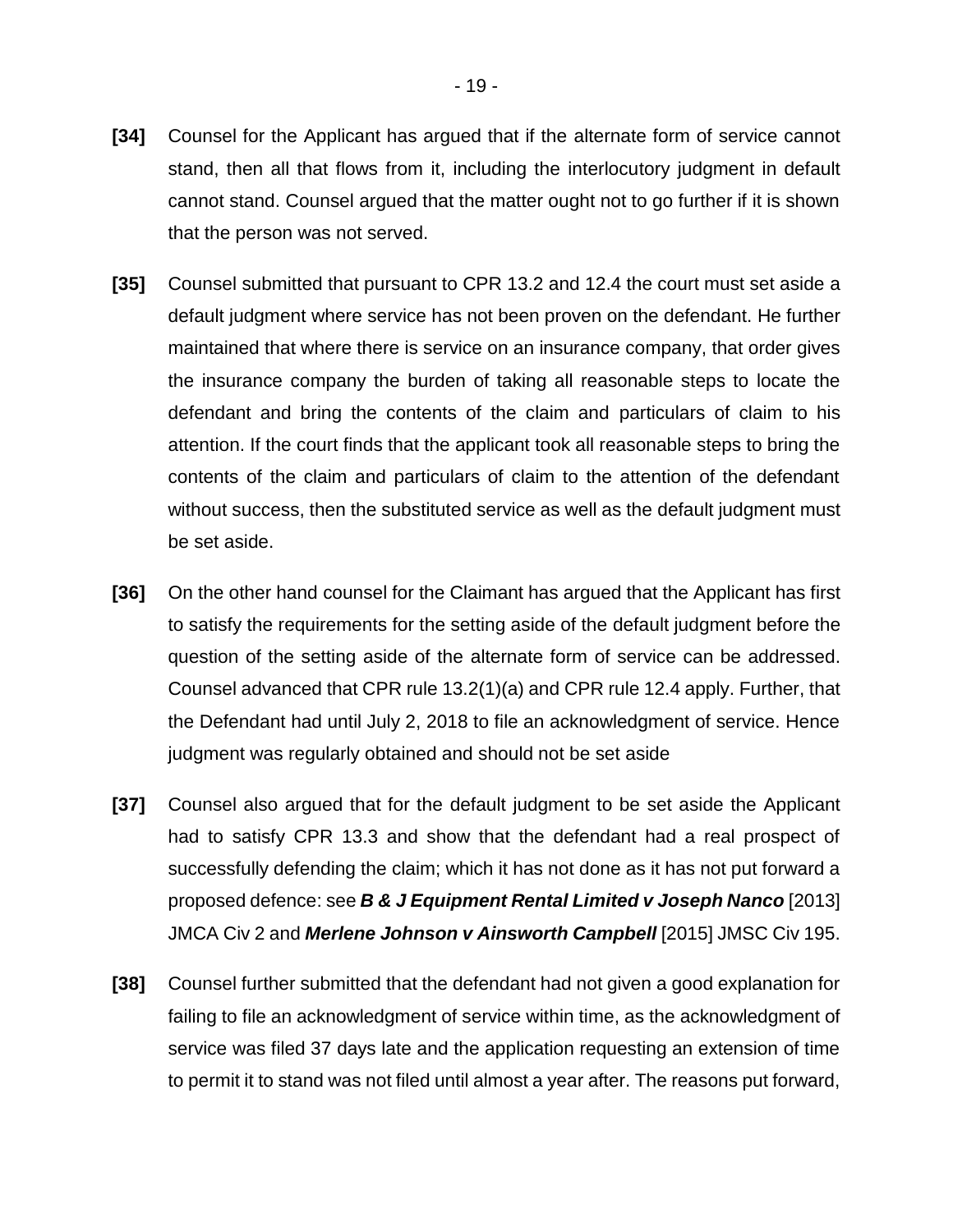that of taking time to try to locate the defendant showed a clear disregard for the rules of the Supreme Court: see *Merlene Johnson v Ainsworth Campbell* & *B & J Equipment Rental Limited v Joseph Nanco.* Counsel also maintained that the Defendant had not applied to set aside the default judgment as soon as reasonably practicable after finding out that judgment had been entered.

- **[39]** Having considered the competing submissions and examining the rules and cited cases I am persuaded by the submissions on behalf of the Applicant. In this situation, the argument advanced on behalf of the Claimant is, by analogy, similar to it being said that you cannot cut down a tree from the root, unless you first cut off the branches. In the case of a default judgment obtained because of failure to respond to service, if that service is proven not to have been valid then the fruits of that service, in this case the default judgment, must also fall away.
- **[40]** The Applicant had two main hurdles to overcome to get to this point. It had to satisfy the court: 1) that despite the delays in applying to set aside the order for substituted service and the default judgment the court should grant an extension of time for the making of the application and 2) that it adopted all reasonable efforts to locate the Defendant and bring the contents of the claim and particulars of claim to the Defendant's attention without success, hence entitling it to have the order for substituted service set aside. Having surmounted both hurdles, it is manifest that the default judgment which was obtained on the basis that the Defendant was served must also be set aside.

*Issue 5: Whether the costs of this Application should be awarded against the claimant?*

- **[41]** Counsel for the Applicant has asked for costs of the application.
- **[42]** Counsel for the Claimant submitted that costs should not be awarded against the Claimant unless exceptional circumstances were shown pursuant to CPR rule 26.8(4). It is also noted that the court in the case of *Nico Richards v Roy Spencer (Jamaica International Insurance Company intervening),* no order as to costs was made as the successful applicant insurance company had in the